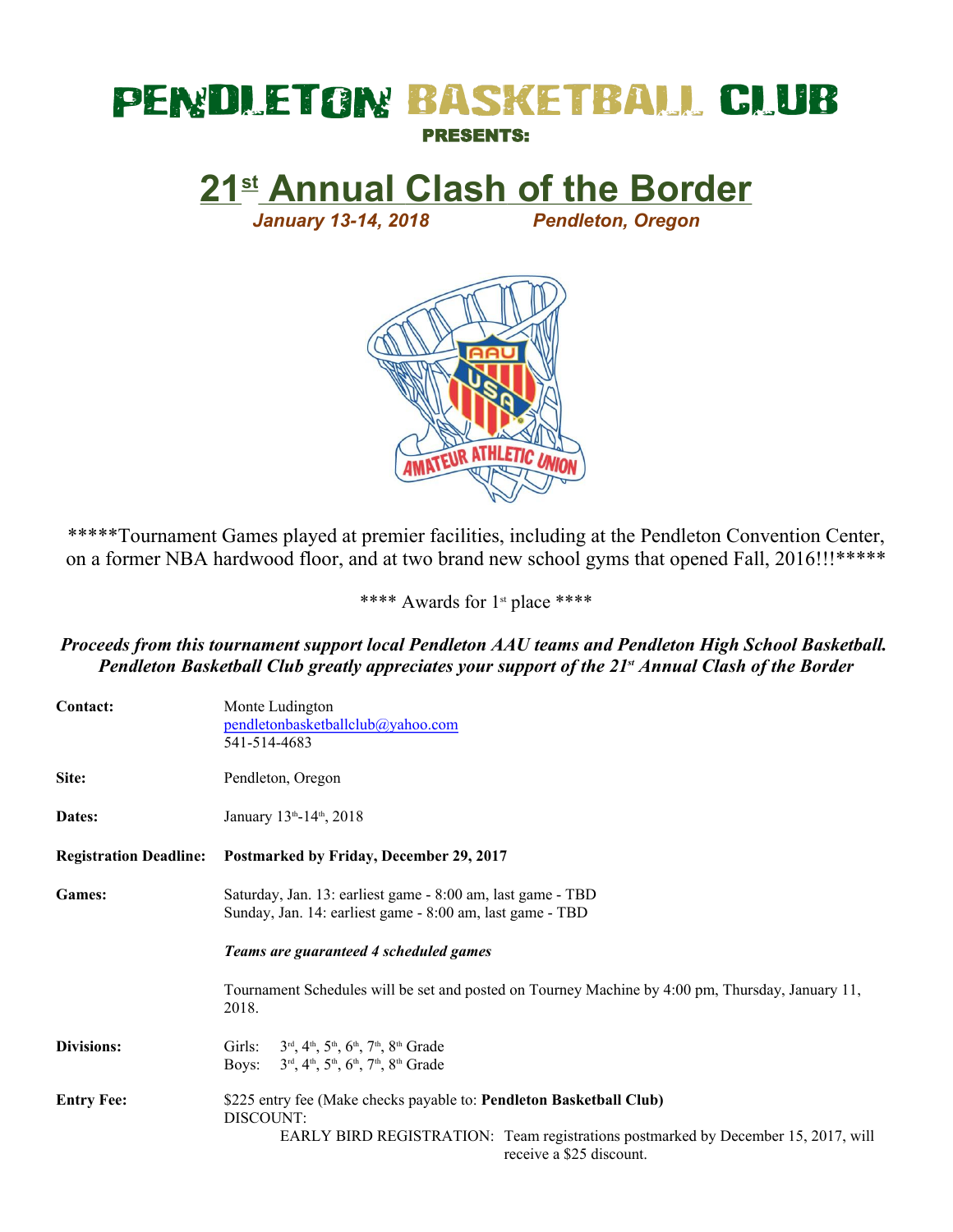|                      |                                                                                                                                                                                                                                                                                                                                                                                                                                                                    | <b>BLUE MTN SHOOTOUT:</b>                                                                                                                                                                                         | Teams registered for 2017 Blue Mountain Shootout<br>Tournament get reduced entry fee of \$175, a savings of \$50. |  |  |  |  |  |  |
|----------------------|--------------------------------------------------------------------------------------------------------------------------------------------------------------------------------------------------------------------------------------------------------------------------------------------------------------------------------------------------------------------------------------------------------------------------------------------------------------------|-------------------------------------------------------------------------------------------------------------------------------------------------------------------------------------------------------------------|-------------------------------------------------------------------------------------------------------------------|--|--|--|--|--|--|
|                      | <b>LATE FEE:</b><br>Additional \$25 fee for late registrations (see deadline above). Late registrations may be<br>considered, if space allows.                                                                                                                                                                                                                                                                                                                     |                                                                                                                                                                                                                   |                                                                                                                   |  |  |  |  |  |  |
| <b>AAU Licensed:</b> | This event is licensed by the Amateur Athletic Union of the U.S., Inc. Accordingly:                                                                                                                                                                                                                                                                                                                                                                                |                                                                                                                                                                                                                   |                                                                                                                   |  |  |  |  |  |  |
|                      |                                                                                                                                                                                                                                                                                                                                                                                                                                                                    | All participants must have a current AAU membership.                                                                                                                                                              |                                                                                                                   |  |  |  |  |  |  |
|                      | Participants should visit the AAU website www.aausports.org to obtain their<br>membership.                                                                                                                                                                                                                                                                                                                                                                         |                                                                                                                                                                                                                   |                                                                                                                   |  |  |  |  |  |  |
|                      | $\circ$                                                                                                                                                                                                                                                                                                                                                                                                                                                            | AAU Youth Athlete membership must be obtained before the competition<br>begins, except where the event operator has a laptop available with an internet<br>connection.                                            |                                                                                                                   |  |  |  |  |  |  |
|                      | O                                                                                                                                                                                                                                                                                                                                                                                                                                                                  | Be Prepared: Adult and Non-Athlete memberships are no longer instant and<br>cannot be applied for at an event. Due to background screenings, please allow<br>up to 10 days for adult memberships to be processed. |                                                                                                                   |  |  |  |  |  |  |
|                      |                                                                                                                                                                                                                                                                                                                                                                                                                                                                    | AAU membership may not be included as part of the entry fee to the event.                                                                                                                                         |                                                                                                                   |  |  |  |  |  |  |
|                      |                                                                                                                                                                                                                                                                                                                                                                                                                                                                    |                                                                                                                                                                                                                   | Any contacts listed on this flyer have a current AAU Membership.                                                  |  |  |  |  |  |  |
| NOTE:                | Anyone that coaches the team from the bench must also have an AAU card at game time. Memberships<br>can be purchased online: www.aausports.org. Tournament entry will be determined in the order that<br>entries and fees are received. Your team will not be scheduled in the tournament bracket until your<br>registration form and entry fee have been received. There is limited space in each age group we<br>encourage you to send in your entry right away. |                                                                                                                                                                                                                   |                                                                                                                   |  |  |  |  |  |  |
| Roster:              |                                                                                                                                                                                                                                                                                                                                                                                                                                                                    | The roster established at the time of the first game must be used throughout the Entire tournament. No<br>additions or changes are permitted. Players must have cards purchased in advance to participate.        |                                                                                                                   |  |  |  |  |  |  |
| <b>Rules:</b>        |                                                                                                                                                                                                                                                                                                                                                                                                                                                                    | 2017-2018 High School Federation Rules.                                                                                                                                                                           |                                                                                                                   |  |  |  |  |  |  |
|                      | Special Technical Foul Rule: Any Technical foul or intentional foul, two points awarded and the ball out of<br>bounds.                                                                                                                                                                                                                                                                                                                                             |                                                                                                                                                                                                                   |                                                                                                                   |  |  |  |  |  |  |
|                      | Check coach's letter in your packet you will receive at the gym of your first game for additional rules.                                                                                                                                                                                                                                                                                                                                                           |                                                                                                                                                                                                                   |                                                                                                                   |  |  |  |  |  |  |
| Scorekeeper:         | Each team is to have ONE person to keep the individual score sheet that is provided at the score bench.<br>The scorekeeper may enter the game for free.                                                                                                                                                                                                                                                                                                            |                                                                                                                                                                                                                   |                                                                                                                   |  |  |  |  |  |  |
| Coaches:             | Only ONE coach per team is allowed into the game free. More than one may coach, but must pay<br>admission and have an AAU card to sit on the bench.                                                                                                                                                                                                                                                                                                                |                                                                                                                                                                                                                   |                                                                                                                   |  |  |  |  |  |  |
| <b>Admission:</b>    | <b>ADULTS (AGE 18-55)</b><br><b>ADULTS (AGE 55 and Over)</b><br>KIDS AGE 6-18<br>KIDS AGE 5 and under                                                                                                                                                                                                                                                                                                                                                              |                                                                                                                                                                                                                   | \$5.00<br>\$3.00<br>\$3.00<br><b>FREE</b>                                                                         |  |  |  |  |  |  |